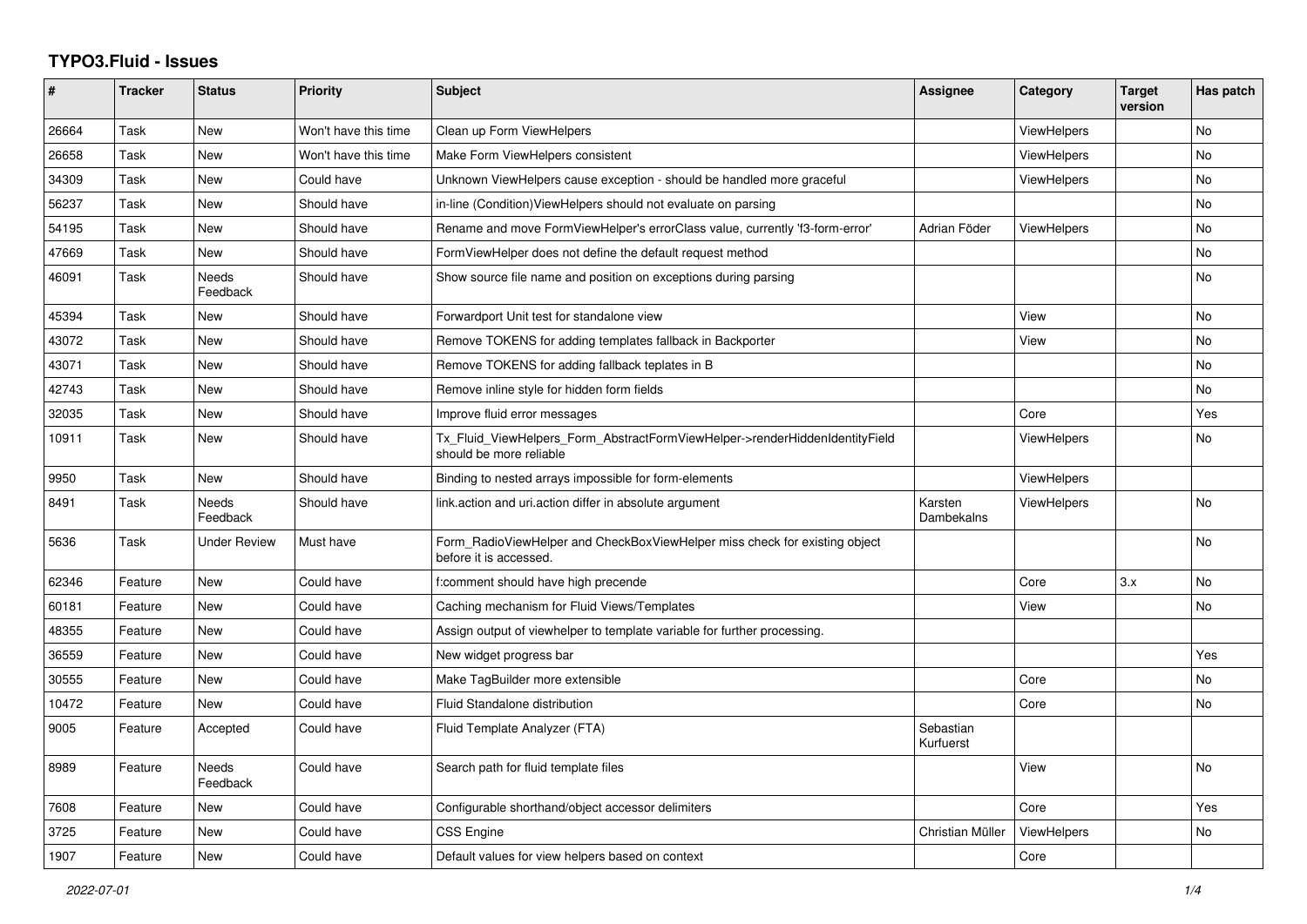| #     | <b>Tracker</b> | <b>Status</b>       | <b>Priority</b> | <b>Subject</b>                                                                                | <b>Assignee</b>        | Category    | <b>Target</b><br>version | Has patch |
|-------|----------------|---------------------|-----------------|-----------------------------------------------------------------------------------------------|------------------------|-------------|--------------------------|-----------|
| 43346 | Feature        | <b>Under Review</b> | Should have     | Allow property mapping configuration via template                                             | Karsten<br>Dambekalns  | ViewHelpers | 2.1                      | No        |
| 60271 | Feature        | New                 | Should have     | Paginate viewhelper, should also support arrays                                               |                        |             |                          | No        |
| 60003 | Feature        | <b>New</b>          | Should have     | Add required-Attribute to f:form.password                                                     |                        | ViewHelpers |                          | No        |
| 52640 | Feature        | <b>Under Review</b> | Should have     | Create an UnlessViewHelper as opposite to the IfViewHelper                                    | Marc Neuhaus           |             |                          | No        |
| 51277 | Feature        | New                 | Should have     | ViewHelper context should be aware of actual file occurrence                                  |                        |             |                          | No        |
| 49756 | Feature        | <b>Under Review</b> | Should have     | Select values by array key in checkbox viewhelper                                             |                        |             |                          | No        |
| 46545 | Feature        | New                 | Should have     | Better support for arrays in options of SelectViewHelper                                      |                        |             |                          | No        |
| 46257 | Feature        | <b>Under Review</b> | Should have     | Add escape sequence support for Fluid                                                         |                        | Core        |                          | No        |
| 45345 | Feature        | Needs<br>Feedback   | Should have     | Easy to use comments for fluid that won't show in output                                      |                        |             |                          |           |
| 45153 | Feature        | New                 | Should have     | f:be.menus.actionMenuItem - Detection of the current select option is insufficient            |                        |             |                          | <b>No</b> |
| 42397 | Feature        | New                 | Should have     | Missing viewhelper for general links                                                          |                        |             |                          | No        |
| 40081 | Feature        | <b>New</b>          | Should have     | Allow assigned variables as keys in arrays                                                    |                        |             |                          | No.       |
| 39936 | Feature        | New                 | Should have     | registerTagAttribute should handle default values                                             |                        | ViewHelpers |                          | No        |
| 38130 | Feature        | New                 | Should have     | Checkboxes and multiple select fields should have an assignable default value                 |                        |             |                          | No        |
| 37095 | Feature        | New                 | Should have     | It should be possible to set a different template on a Fluid TemplateView inside an<br>action | Christopher<br>Hlubek  |             |                          | No        |
| 36410 | Feature        | New                 | Should have     | Allow templates to send arguments back to layout                                              |                        | ViewHelpers |                          | No        |
| 33394 | Feature        | Needs<br>Feedback   | Should have     | Logical expression parser for BooleanNode                                                     | <b>Tobias Liebig</b>   | Core        |                          | No        |
| 33215 | Feature        | <b>New</b>          | Should have     | RFC: Dynamic values in ObjectAccess paths                                                     |                        |             |                          | No.       |
| 31955 | Feature        | New                 | Should have     | f:uri.widget                                                                                  |                        | Widgets     |                          | No        |
| 9514  | Feature        | New                 | Should have     | Support explicit Array Arguments for ViewHelpers                                              |                        |             |                          |           |
| 5933  | Feature        | Accepted            | Should have     | Optional section rendering                                                                    | Sebastian<br>Kurfuerst | ViewHelpers |                          | No        |
| 4704  | Feature        | New                 | Should have     | Improve parsing exception messages                                                            |                        | Core        |                          |           |
| 3291  | Feature        | Needs<br>Feedback   | Should have     | Cacheable viewhelpers                                                                         |                        |             |                          | No        |
| 51100 | Feature        | New                 | Must have       | Links with absolute URI should have the option of URI Scheme                                  |                        | ViewHelpers |                          | No        |
| 44234 | <b>Bug</b>     | <b>Under Review</b> | Should have     | selectViewHelper's sorting does not respect locale collation                                  |                        | ViewHelpers | 2.1                      | No        |
| 46289 | Bug            | Needs<br>Feedback   | Should have     | Enable Escaping Interceptor in XML request format                                             |                        | View        | 2.0.1                    | No        |
| 65424 | Bug            | Under Review        | Should have     | SelectViewHelper must respect option(Value Label)Field for arrays                             |                        | ViewHelpers |                          | No        |
| 58983 | <b>Bug</b>     | New                 | Should have     | format.date does not respect linebreaks and throws exception                                  |                        |             |                          | No        |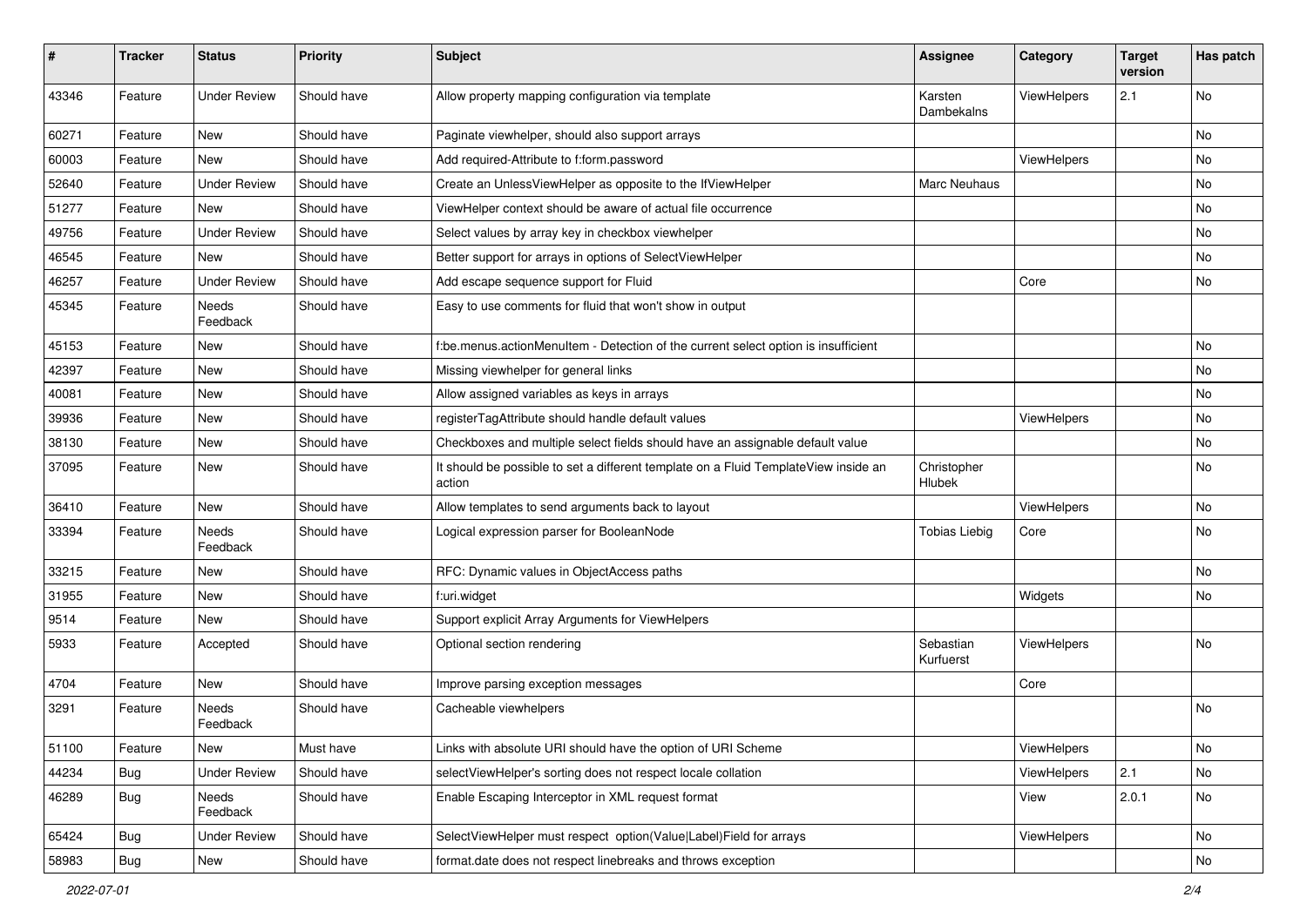| #     | <b>Tracker</b> | <b>Status</b>       | <b>Priority</b> | <b>Subject</b>                                                                                              | Assignee               | Category    | <b>Target</b><br>version | Has patch |
|-------|----------------|---------------------|-----------------|-------------------------------------------------------------------------------------------------------------|------------------------|-------------|--------------------------|-----------|
| 58921 | <b>Bug</b>     | <b>New</b>          | Should have     | f:form.* VHs crash if NOT inside f:form but followed by f:form                                              |                        |             |                          | No.       |
| 58862 | Bug            | Needs<br>Feedback   | Should have     | FormViewHelper doesn't accept NULL as value for \$arguments                                                 | Bastian<br>Waidelich   | ViewHelpers |                          | Yes       |
| 55008 | <b>Bug</b>     | <b>Under Review</b> | Should have     | Interceptors should be used in Partials                                                                     | Christian Müller       |             |                          | No        |
| 54284 | Bug            | <b>New</b>          | Should have     | Default Option for Switch/Case VH                                                                           |                        | ViewHelpers |                          | No        |
| 53806 | Bug            | <b>Under Review</b> | Should have     | Paginate widget maximumNumberOfLinks rendering wrong number of links                                        | Bastian<br>Waidelich   | Widgets     |                          | No        |
| 52591 | Bug            | <b>New</b>          | Should have     | The Pagination Widget broken for joined objects                                                             |                        |             |                          | No        |
| 52536 | Bug            | <b>Under Review</b> | Should have     | Errorclass not set if no property-attribute set                                                             |                        |             |                          |           |
| 50888 | Bug            | <b>Under Review</b> | Should have     | WSOD by changing name of section and if Fluid caches are generated                                          |                        |             |                          | No        |
| 49600 | <b>Bug</b>     | New                 | Should have     | f:form tag shown as a HTML on frontend                                                                      |                        | ViewHelpers |                          | No        |
| 47006 | Bug            | <b>Under Review</b> | Should have     | widget identifier are not unique                                                                            |                        |             |                          | No        |
| 39990 | Bug            | New                 | Should have     | Same form twice in one template: hidden fields for empty values are only rendered<br>once                   |                        | Core        |                          | <b>No</b> |
| 37619 | Bug            | <b>New</b>          | Should have     | Fatal Error when using variable in name attribute of Section ViewHelper                                     |                        | ViewHelpers |                          | No        |
| 36655 | Bug            | <b>New</b>          | Should have     | <b>Pagination Links</b>                                                                                     |                        | Widgets     |                          | No.       |
| 34682 | Bug            | <b>Under Review</b> | Should have     | Radio Button missing checked on validation error                                                            |                        | ViewHelpers |                          | No        |
| 30937 | Bug            | <b>New</b>          | Should have     | CropViewHelper stringToTruncate can't be supplied so it can't be easily extended                            |                        | ViewHelpers |                          | Yes       |
| 28554 | Bug            | <b>New</b>          | Should have     | (v4) implement feature flag to disable caching                                                              |                        |             |                          | No        |
| 28553 | <b>Bug</b>     | New                 | Should have     | improve XHProf test setup                                                                                   |                        |             |                          | No        |
| 28552 | Bug            | New                 | Should have     | (v5) write ViewHelper test for compiled run; adjust functional test to do two passes<br>(uncached & cached) |                        |             |                          | No        |
| 28551 | <b>Bug</b>     | Accepted            | Should have     | (v4) backport VHTest                                                                                        | Sebastian<br>Kurfuerst |             |                          | <b>No</b> |
| 28550 | Bug            | <b>New</b>          | Should have     | (v4) make widgets cacheable, i.e. not implement childnodeaccess interface                                   |                        |             |                          | No        |
| 28549 | Bug            | <b>New</b>          | Should have     | make widgets cacheable, i.e. not implement childnodeaccess interface                                        |                        |             |                          | No        |
| 13045 | Bug            | New                 | Should have     | Entity decode of strings are different between if-conditions and output of variable                         |                        |             |                          |           |
| 12863 | Bug            | New                 | Should have     | Attributes of a viewhelper can't contain a '-'                                                              | Sebastian<br>Kurfuerst | Core        |                          | No        |
| 8648  | Bug            | <b>New</b>          | Should have     | format.crop ViewHelper should support all features of the crop stdWrap function                             |                        | ViewHelpers |                          | No        |
| 3481  | Bug            | <b>New</b>          | Should have     | Use ViewHelperVariableContainer in PostParseFacet                                                           |                        | Core        |                          | No        |
| 52419 | Bug            | New                 | Should have     | Wrong PHPDocs notation for default value inline f:translate viewhelper                                      |                        |             | 2.0                      | No        |
| 40998 | Bug            | <b>Under Review</b> | Should have     | Missing parent request namespaces in form field name prefix                                                 | Sebastian<br>Kurfuerst | ViewHelpers | 1.1.1                    | No        |